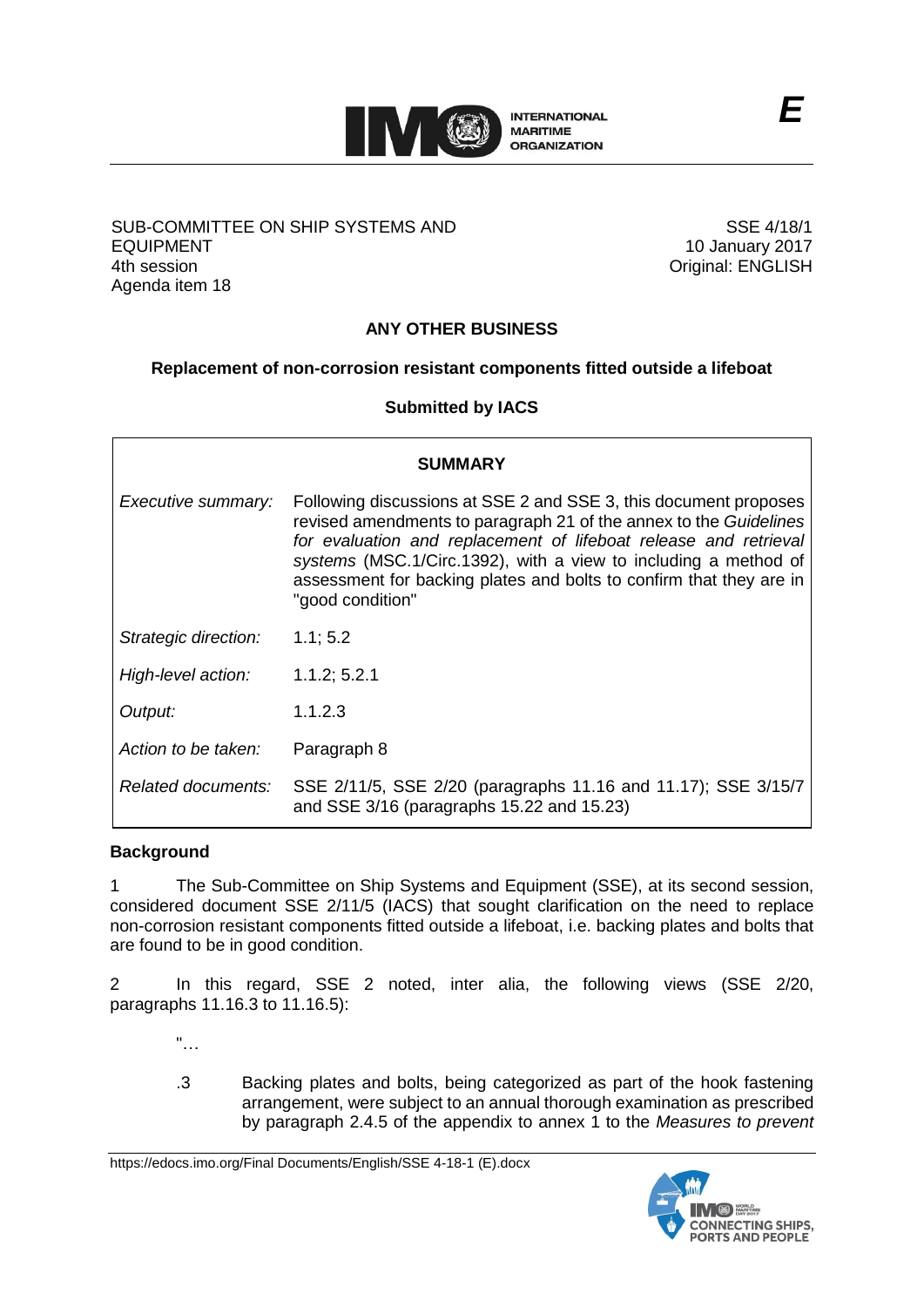*accidents with lifeboats* (MSC.1/Circ.1206/Rev.1); thereby ensuring that their condition was monitored at regular intervals. In addition, being located outside the lifeboat, these components were normally easily accessible for inspection.

- .4 A decision on whether backing plates and bolts which were found to be in good condition should be taken by the Administration on a case-by-case basis.
- .5 The method of assessment for backing plates and bolts to confirm that they were in ''good condition'' was needed."

3 SSE 2 subsequently invited IACS to note the views that had been expressed and to submit draft amendments to MSC.1/Circ.1392 for further consideration by SSE 3 under the agenda item on "Any other business" (SSE 2/20, paragraph 11.17).

4 SSE 3 considered document SSE 3/15/7 (IACS), which proposed amendments to paragraph 21 of the annex to the *Guidelines for evaluation and replacement of lifeboat release and retrieval systems* (MSC.1/Circ.1392), with a view to including a method of assessment for backing plates and bolts to confirm that they are in "good condition". However, a number of delegations expressed their concern regarding the clarity of the proposed method and IACS was invited to submit a revised proposal for consideration at SSE 4 (SSE 3/16, paragraphs 15.22 and 15.23).

## **Discussion**

5 While the use of corrosion resistant material is an overarching requirement according to paragraph 4.4.7.6.9 of the LSA Code, paragraph 21 of the annex to MSC.1/Circ.1392 states:

"The Administration, or a recognized organization acting on its behalf, may allow that hook fixed structural connections of the release mechanism and supporting structure which are not made of material corrosion resistant in the marine environment, as required by paragraph 4.4.7.6.9 of the LSA Code, need not be replaced if they are in a good condition and installed in a sheltered position inside the lifeboat."

# **Proposal**

6 Further to the discussion at SSE 2 and SSE 3, IACS proposes that paragraph 21 of the annex to MSC.1/Circ.1392 should be amended to read as follows (additions/deletions):

"21 The Administration, or a recognized organization acting on its behalf, may allow that hook fixed structural connections of the release mechanism and supporting structure which are not made of material corrosion resistant in the marine environment, as required by paragraph 4.4.7.6.9 of the LSA Code, need not be replaced if they are in a good condition and installed in a sheltered position inside the lifeboat. The assessment for verifying that fixed structural connections and supporting structures are in "good condition" should be carried out by the manufacturer or by one of its representatives in accordance with paragraph 23 below.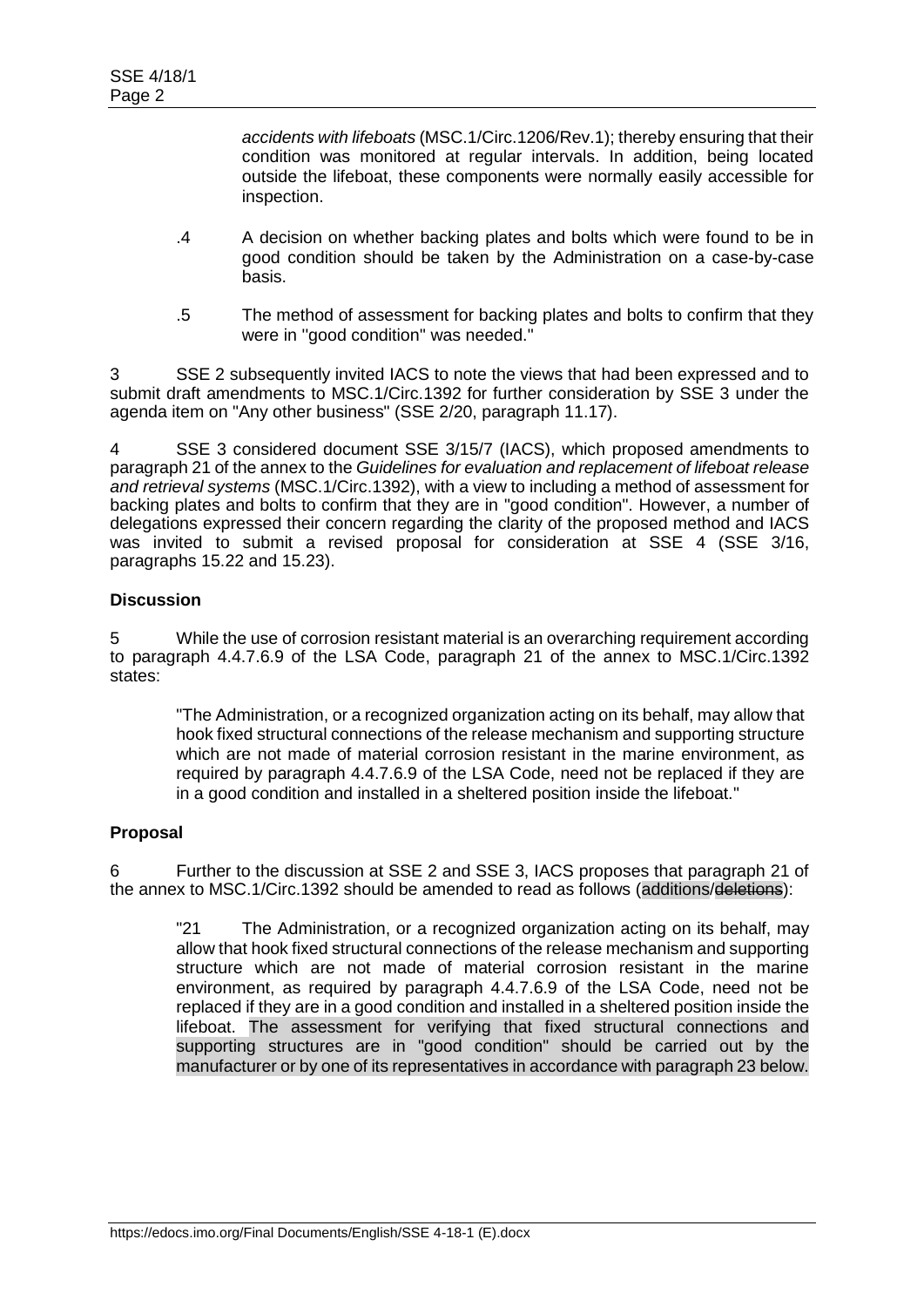The assessment for verification is not required if the materials of the foundation, bolts and supporting structure, internally and externally, are made of materials resistant to corrosion in the marine environment.

.1 Method of assessment:

The assessment of fixed structural connections and supporting structures should be carried out according to the manual developed by the manufacturer. However, if such a manual does not exist, this assessment should be carried out according to the following method:

- .1 100% visual examination of all components within clear sight in order to assess the general condition and look for signs of corrosion. No dismantling or removal of components is required at this stage.
- .2 At least 25% of bolts for each hook fixation should be removed for visual examination<sup>1</sup>. Additionally, a non-destructive testing (NDT) technique, such as magnetic particle inspection (MPI), where suitable, may be applied. If any of the removed bolts of the hook fixation shows signs of corrosion or are deemed to be in "bad condition", then the rest of the bolts for the same hook fixation should be removed and examined. As a general rule, any bolt that has lost material to corrosion of 2% from the original dimensions should be deemed to be "in bad condition" and replaced. Replacement bolts are to be made of material corrosion resistant in the marine environment based on a like for like principle.
- .3 If fixed structural connections or supporting structures show signs of corrosion, then ultrasonic thickness measurement and corrosion mapping should be performed. For this non-destructive examination (NDE) to be possible, the probes need to have adequate access and the surface needs to be smooth and appropriate for ultrasonic scanning. As a general rule, a backing plate that has suffered corrosion wastage of 10% or more from the original plate thickness should be deemed to be "in bad condition" and replaced. Replacement of structural connections, backing plates, etc. are to be made of materials resistant to corrosion in the marine environment and based on a like for like principle.
- .4 If after the assessment, the bolts, backing plates, keel shoes, etc. are in good condition, then all parts are to be cleaned and recoated, if necessary.
- .2 Backing plates and bolts installed outside the lifeboat and deemed to be in "good condition" after the assessment, need not be replaced even when not made of material resistant to corrosion in the marine environment.

In most types of lifeboats, the arrangement of keel shoe fixation allows for access and removal of bolts for inspection. When this is not the case, e.g where bolts are solidly embedded or built in to the FRP structure, the Adminstration, or recognized organization acting on its behalf, should handle it on a case-by-case basis."